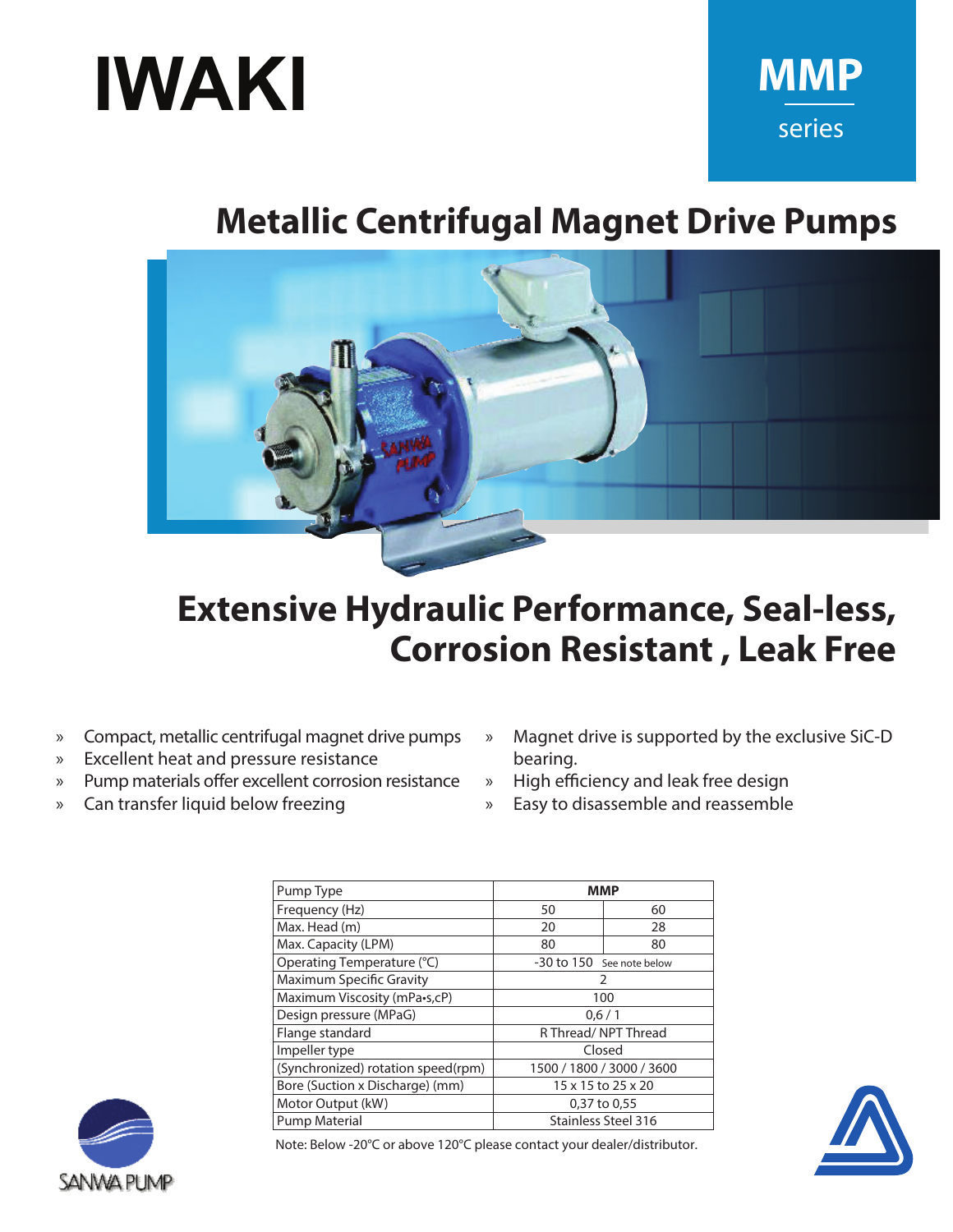### **Small Sized Standard Centrifugal Pumps** *MAgnet Drive Pumps MMP* **for Equipment Use TYPE MMP Motor output : 0,37kW to 0,55kW**  $CE \rightarrow$ **BUSHING BUSHING**  $(SiC-D)$  $(SiC-D)$ THRUST RING  $(SiC)$ REAR CASING SHAFT **IMPELLER &** MAGNET COUPLING(P)  $(SiC)$ [Highly reliable block-building structure] CASING

### **Construction and materials**



| <b>MARK</b>     | <b>NAME OF PART</b>       | <b>MAT'L</b>      | No.REO'D       |
|-----------------|---------------------------|-------------------|----------------|
| 1               | <b>IMPELLER</b>           | 316SS             | 1              |
| 1A              | PIN                       | 316SS             | $\overline{2}$ |
| $\mathfrak{D}$  | CASING                    | 316SS             | 1              |
| 4               | <b>REAR CASING</b>        | 316SS             | 1              |
| 8               | <b>SHAFT</b>              | SiC               | 1              |
| 15              | FRAME ADAPTER #2          | FC200             | 1              |
| 20A             | <b>MAGNET COUPLING(P)</b> | 316SS             | 1              |
|                 | <b>MAGNET</b>             | <b>RARE EARTH</b> | 15             |
| 20 <sub>B</sub> | <b>MAGNET COUPLING(M)</b> | <b>FCD</b>        | 1              |
|                 | <b>MAGNET</b>             | <b>RARE EARTH</b> | 15             |
| 29              | THRUST RING               | SiC               | 1              |
| 33              | $O$ RING #3               | <b>PTFE</b>       | 1              |
| 45              | <b>BUSHING</b>            | $SiC-D$           | $\overline{2}$ |
| 50              | <b>BASE</b>               | 304SS             | 1              |
| 61              | <b>SET SCREW</b>          | <b>SCM435</b>     | 1              |
| 62              | <b>BOLT WITH WASHER</b>   | 304SS             | 6 <sup>S</sup> |
| 63              | <b>BOLT WITH WASHER</b>   | 304SS             | 4 <sup>S</sup> |
| 64              | <b>BOLT WITH WASHER</b>   | 304SS             | 4 <sup>5</sup> |
| 90              | SPACER #1                 | SS400(304SS)      | 1              |

#1. Spacer "90" is attached to MMH and MML.

#2. Frame adapter "15" for MMH and MML comes in 304SS.

## **Pump Type Identification**

|                                            |                         |                                      |                         | [1]                        | $\lceil 2 \rceil$ | <b>MMP21 - 1 F05 R N</b><br>$[3]$ $[4]$ $[5]$                                    |                      |                                                        |
|--------------------------------------------|-------------------------|--------------------------------------|-------------------------|----------------------------|-------------------|----------------------------------------------------------------------------------|----------------------|--------------------------------------------------------|
| [1] Pump type & size<br>[2] Impeller dia.: |                         | MMP11: 93<br>MMP21: 122<br>MMP22: 84 |                         |                            |                   | [4] Pipe Connection<br>& Pump Material: N: NPT Threads & 316SS<br>[5] Temp. Code | R: R Threads & 316SS |                                                        |
| [3] Motor Type,<br>Output &                | Code                    | Motor<br>Type                        | Motor<br>Output<br>(kW) | Magnet<br>Coupling<br>Type | Motor<br>Frame    | <b>MMP11&amp;</b><br>MMP22                                                       |                      | 1: -30 ~ - 21 °C N: -20 ~ +150 °C                      |
| Magnet Coupling                            | F <sub>0</sub> 3<br>F05 | Flange<br><b>IEC Motor</b>           | 0,37<br>0,55            | <b>R25x6N</b>              | 71                | MMP21                                                                            |                      | 1: -30 ~ - 21°C N: -20 ~ +120°C<br>$H: +121 \sim +150$ |